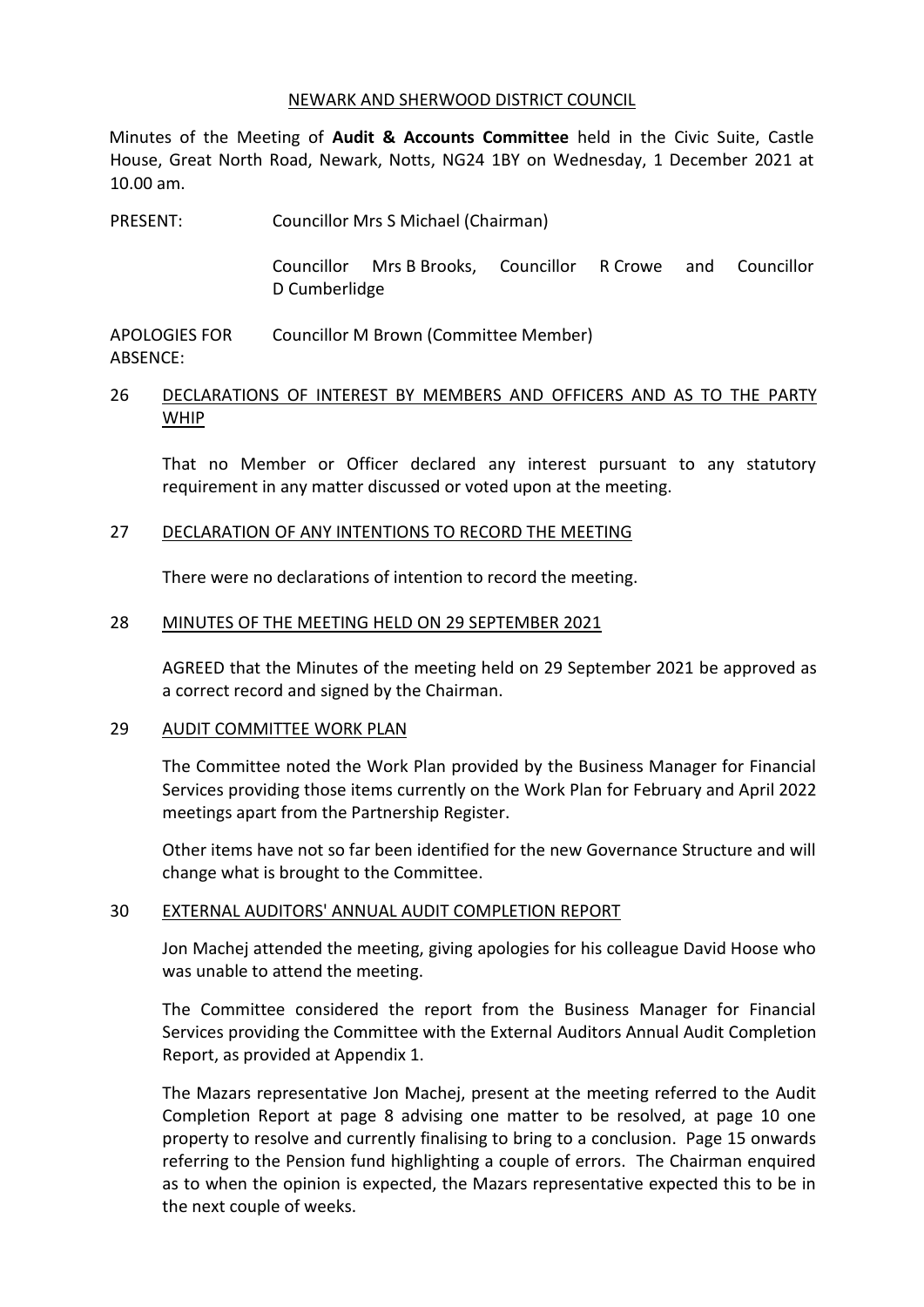The report confirmed that the external auditor anticipates issuing an unqualified opinion, without modification, of the 2020/21 Statement of Accounts. Once all the audited areas are finalised a supplementary letter and report will be presented to the next committee detailing any further amendments.

AGREED (unanimously) that:

- a) the Committee received the External Auditors Annual Audit Completion Report for 2020/2021; and
- b) the Committee noted the adjustments to the financial statements set out in the Audit Completion report.

# 31 RISK MANAGEMENT

The Committee considered the report from the Safety and Risk Manager taken at the meeting by the Business Manager for Public Protection providing an update to Members on the status of the Council's 2021/22 Strategic Risk Register.

The report highlighted that the strategic risk register is reviewed annually to ensure it remains relevant and effective.

Performance of all strategic risks continue to be reported to the Senior Leadership Team (SLT) quarterly via the Transformation team's assurance reporting system. This includes identification of failing or "red" risks.

All of the strategic risks identified in the report are owned by a member of SLT. Risk owners, with the assistance of lead officers and the Safety and Risk Manager meet on a quarterly basis to review and develop the risk. All of the current risks have been reviewed and action plans developed.

AGREED that the Members noted the content of the report.

## 32 INTERNAL AUDIT PROGRESS REPORT

The Committee considered the Internal Audit progress report at Annex A from Assurance Lincolnshire providing a summary of Internal Audit work undertaken during 2021/22 against the agreed audit plan.

The Acting Principal Auditor for Assurance Lincolnshire informed the Committee of an error to the pie chart on page 57 of the agenda which also impacted on the bar chart. The 14 actions due should in fact be 11, the Committee were advised that an updated version would be provided.

The Audit Plan for 2021/22 was agreed at the Audit and Accounts Committee in February 2021 and throughout the year it has reported on the progress made and any changes to the plan are forwarded to the Committee.

The report received provided the Committee to comment upon the latest Internal Audit Progress Report which covered the period up to 31 October 2021.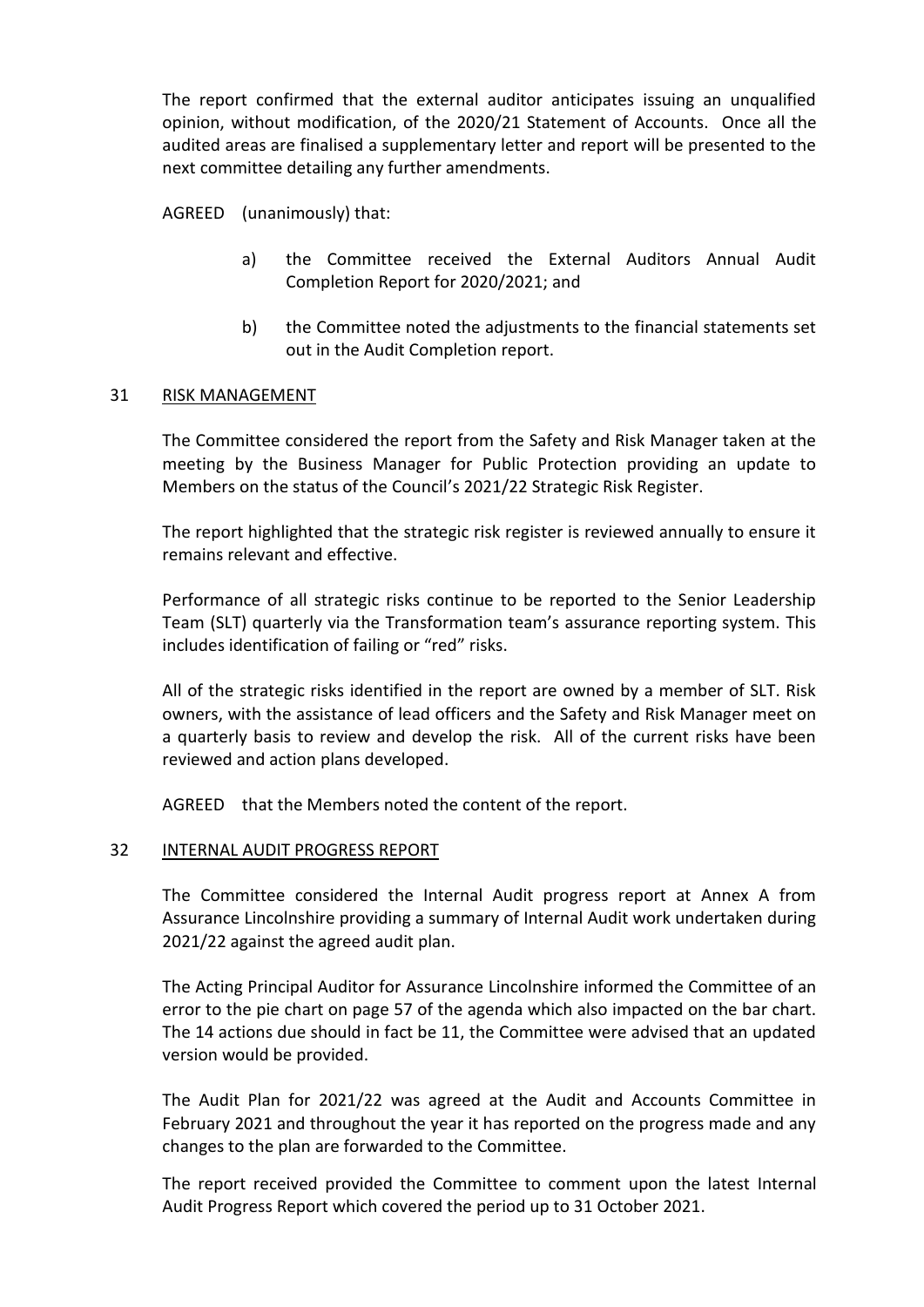AGREED (unanimously) that the Committee considered and commented upon the latest internal audit progress report and approved the extensions to the implementation dates.

#### 33 TREASURY MANAGEMENT 2021-22 MID YEAR REPORT

The Committee considered the report from the Assistant Business Manager for Financial Services providing an update on the Council's treasury activity and prudential indicators for the first half of 2021/22.

The report provided a summary of the Councils borrowing, investment and capital expenditure position as at 30 September 2021. It was noted on page 68 of the report at 2.3 that the fourth column heading should have been 2021/22 and not 2020/21.

AGREED (unanimously) that:

- a) the Treasury Management activity be noted and recommended to Full Council on 14 December ; and
- b) the Prudential Indicators detailed in section 9 of the report be noted.

# 34 COUNTER-FRAUD ACTIVITIES FROM 1 APRIL 2020 TO 30 SEPTEMBER 2021

The Committee considered the report from the Business Manager for Financial Services informing the Committee of counter-fraud activity undertaken since the last update reported on 21 April 2021.

The report highlighted the role of the Audit & Accounts Committee is to provide assurance to the Council that its anti-fraud arrangements are operating effectively. In order to do this, counter-fraud activity reports are brought to the Committee twice a year. These reports detail the number of cases detected, amounts lost, the outcome of cases and amounts recovered, together with any other counter fraud work that has been undertaken.

In order to promote a strong counter-fraud culture, Members of the Committee are aware of the Council's response to fraud and the results of any action taken.

AGREED that the Members noted the content of the report.

## 35 RESULTS OF THE ASSESSMENT OF EFFECTIVENESS OF THE INTERNAL AUDIT FUNCTION

The Committee considered the report from the Business Manager for Financial Services informing the Committee of the results of the recent assessment of the effectiveness of the Internal Audit function including a self-assessment of the Committee.

The report advised that at the Audit & Accounts Committee held on 27 November 2019, the Committee had considered a report which reviewed the effectiveness of the Internal Audit function and the self-assessment of the Audit & Accounts Committee.